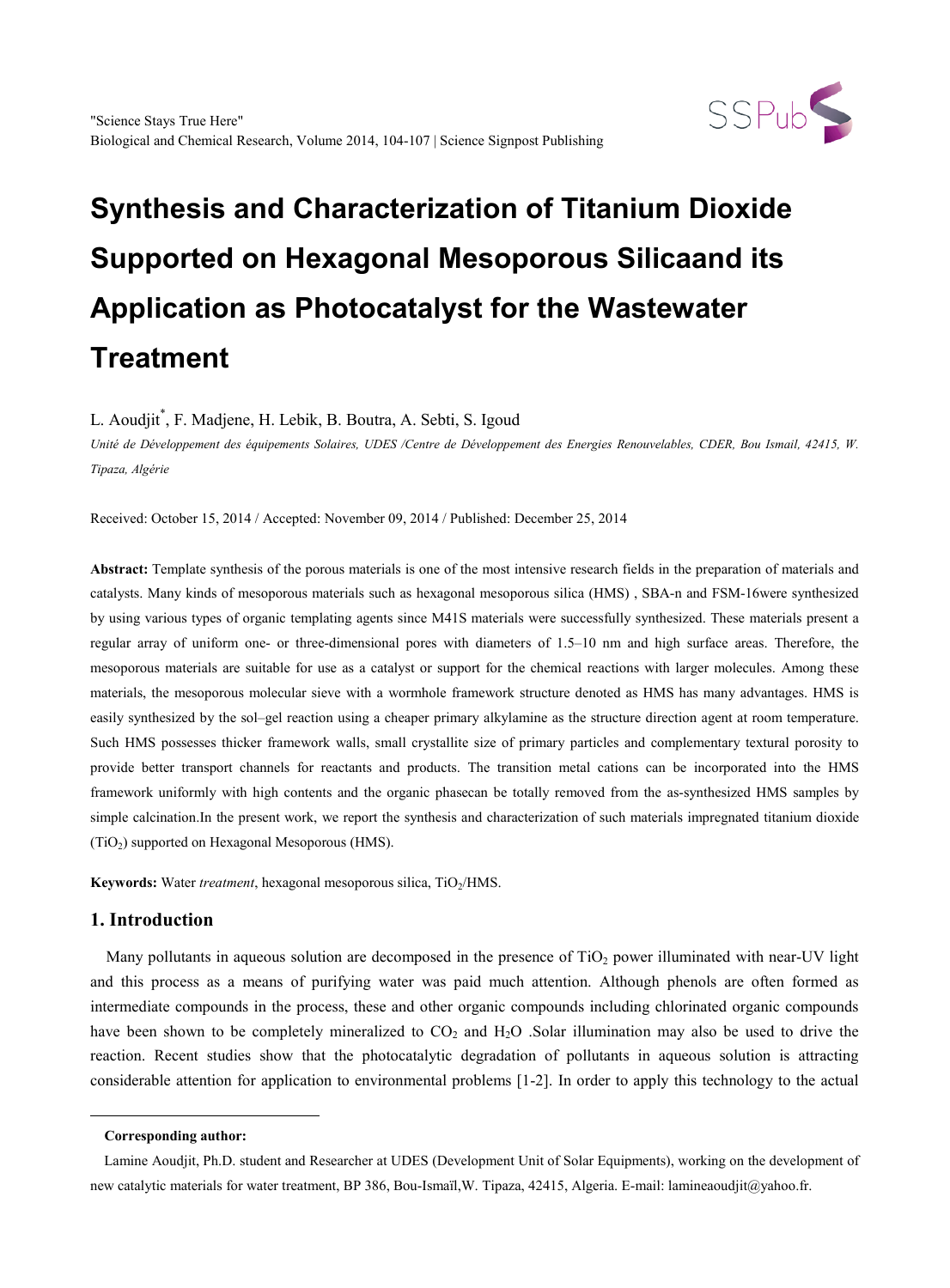#### **Synthesis and Characterization of Titanium Dioxide Supported on Hexagonal Mesoporous Silicaand its**  105 **Application as Photocatalyst for the Wastewater Treatment**

wastewater treatment, it is still necessary to develop the catalysts exhibiting higher photocatalytic activities. Because mesoporous molecular sieves have large and uniform pore size. They allow sterilely hindered molecules facile diffusion to internal active sizes and the nanopore properties are similar to nanoparticle properties, which have arisen attention in the area of catalysis. Recently, since the discovery of the new family of mesoporous silica molecular sieves with pore diameters in the 2.0-10 nm range, designated as M41S, is of considerable interest for heterogeneous catalysis and material science [3]. This family of materials is characterized by a regular array of pores with uniform diameter, high specific surface areas and pore volumes, which are advantageous for the adsorption and catalysis. Depending on the synthesis conditions, different phases could be obtained, like the hexagonal phase MCM-41, the cubic one MCM-48 as well as the lamellar compound MCM-50. Huo et al [4]. proposed four complementary synthesis pathways. The first pathway implicated the direct co condensation of cationic surfactant  $(S<sup>+</sup>)$  with anionic inorganic species ( $\Gamma$ ) to create assembled ion pairs (S<sup>+</sup>I). In the second pathway, an anionic template (S<sup>-</sup>) was used to direct the self-assembly of cationic species  $(I^+)$  through  $(SI^+)$  ion pairs. Pathways 3 and 4 involved counter ion–mediated assemblies of surfactants and inorganic species of similar charge. These counter ion-mediated pathways created assembled solution species of type  $S^+XT^+$  or  $S'M^+T$ . Furthermore, another pathway was proposed by Tanev et al. [5] to prepare mesoporoussilicas at room temperature by neutral templating route. In this case, the organic surfactant is not quaternary ammonium cation but a primary amine, and the assembly involves hydrogen-bonding interactions between neutral primary amines and neutral inorganic precursors. These materials denoted HMS, reveal excellent catalytic capacity for macro molecular reactions and suggest new opportunities for transition metal incorporation into silica frameworks. In the present work, we report the synthesis and characterization of such materials impregnated ( $TiO<sub>2</sub>$ ) supported on hexagonal mesoporous silica (HMS), and their test as a photocatalyst for the wastewater treatment.

### **2. Catalysts Preparation**

The HMS material was prepared following the pathway reported by Tanev and al. [5]. In a representative preparation, hexadecylamine (HDA) (0.3 mol) was added to a solution containing water (36 mol) and ethanol (EtOH) (7 mol) and the mixture was stirred until homogeneous. Then 1mol of tetraethyl orthosilicate (TEOS) was added under vigorous stirring. This solution was then stirred at room temperature for 24 h to obtain the products. The solids were recovered by filtration, washed with distilled water, and air-dried at 393K. Organic molecules occluded in the mesopores were removed by solvent extraction. The dried precursor was dispersed in ethanol  $(5 \text{ g}/100 \text{ ml})$  and the mixture was refluxed under vigorous stirring for 2 h.The solid was then filtered and washed with cold ethanol. The extraction procedure was repeated twice before drying the samples at 393 K in an oven. Finally the samples were calcined at 823 K in air for 6 h. Impregnated mesoporous materials titanium dioxide (TiO<sub>2</sub>) supported on hexagonal mesoporous silica (TiO<sub>2</sub>/HMS) is prepared as follows: the amount of titanium dioxide are added to 5 g of pure silica mesoporous material (HMS) and 50 g of methanol. The mixture is agitated at ambient temperature during 2 h, the solvent is then rapidly evaporated under vacuum and the solid is calcined under air at 723K overnight at a heating rate of 1 K/min.

### **3. Catalysts Preparation**

The powder XRD patterns of the calcined samples at figure 1 showed that all materials exhibited single  $d_{100}$ reflections that are characteristic of HMS materials [6]. In 20Ti-HMS and 40Ti-HMS samples, the  $d_{100}$  peak was shifted toward lower angles. The XRD patterns collected at high angles and presented inset of fig. 1 did not show peaks belonging to titania phase. The single intense reflection at  $2\theta \approx 2.25$  and the inflection point at P/Po  $\approx 0.30$  (isotherm fig. 2) in samples containing Ti indicated that the HMS material structure and mesoporosity were preserved upon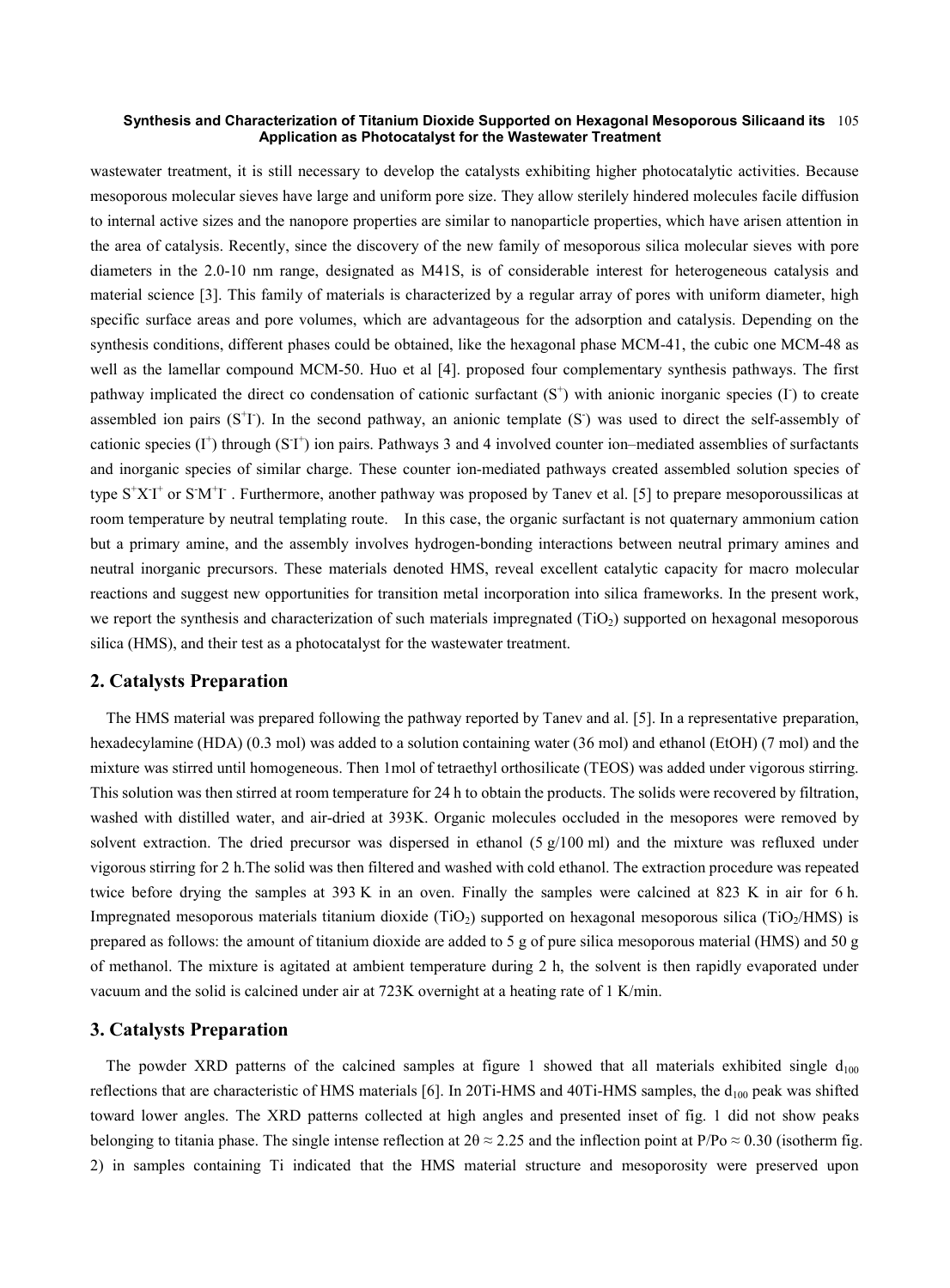#### **Synthesis and Characterization of Titanium Dioxide Supported on Hexagonal Mesoporous Silicaand its**  106 **Application as Photocatalyst for the Wastewater Treatment**

incorporation of Ti. The textural properties of samples based on Ti are listed in table 1. The chemical composition results showed that Ti was successful introduced. The highest surface area was observed in sample with low Si/Ti ratio. High surfaces areas in mesoporous materials modified by Ti can be explained by the "mineralizing" effect that consist in the Si substitution for Ti which removes the defect sites in pure silica structure [7]. Conversely the average pore diameter was the same for both samples and the average pore volume did not show difference, demonstrating that the mesoporous structure was maintained, which is consistent with the XRD results.The FTIR- spectra of the catalysts showed two absorption bands at 791, 897 and 2000–1400  $cm^{-1}$  corresponding respectively to the symmetrical Si–O–Si stretching vibration, the formation of Ti–O–Si bridges and the harmonic of  $SiO<sub>2</sub>[8]$ . The intensity of this last band increased with the Ti content of the solids.

**Table 1.**Textural properties of TiO<sub>2</sub>/HMS materials.

| <b>Sample</b> |                          |      |      | Ti (Wt%) $S_{Bet}(m^2g^{-1})$ pore diameter (nm) Pore volume (cm <sup>3</sup> g <sup>-1</sup> ) |
|---------------|--------------------------|------|------|-------------------------------------------------------------------------------------------------|
| <b>HMS</b>    | $\overline{\phantom{0}}$ | 1170 | 38   | 0.97                                                                                            |
| 40Ti-HMS      | 12                       | 954  | 2.72 | 0.89                                                                                            |
| 20Ti-HMS      | 25                       | 886  | 2.80 | 0.85                                                                                            |